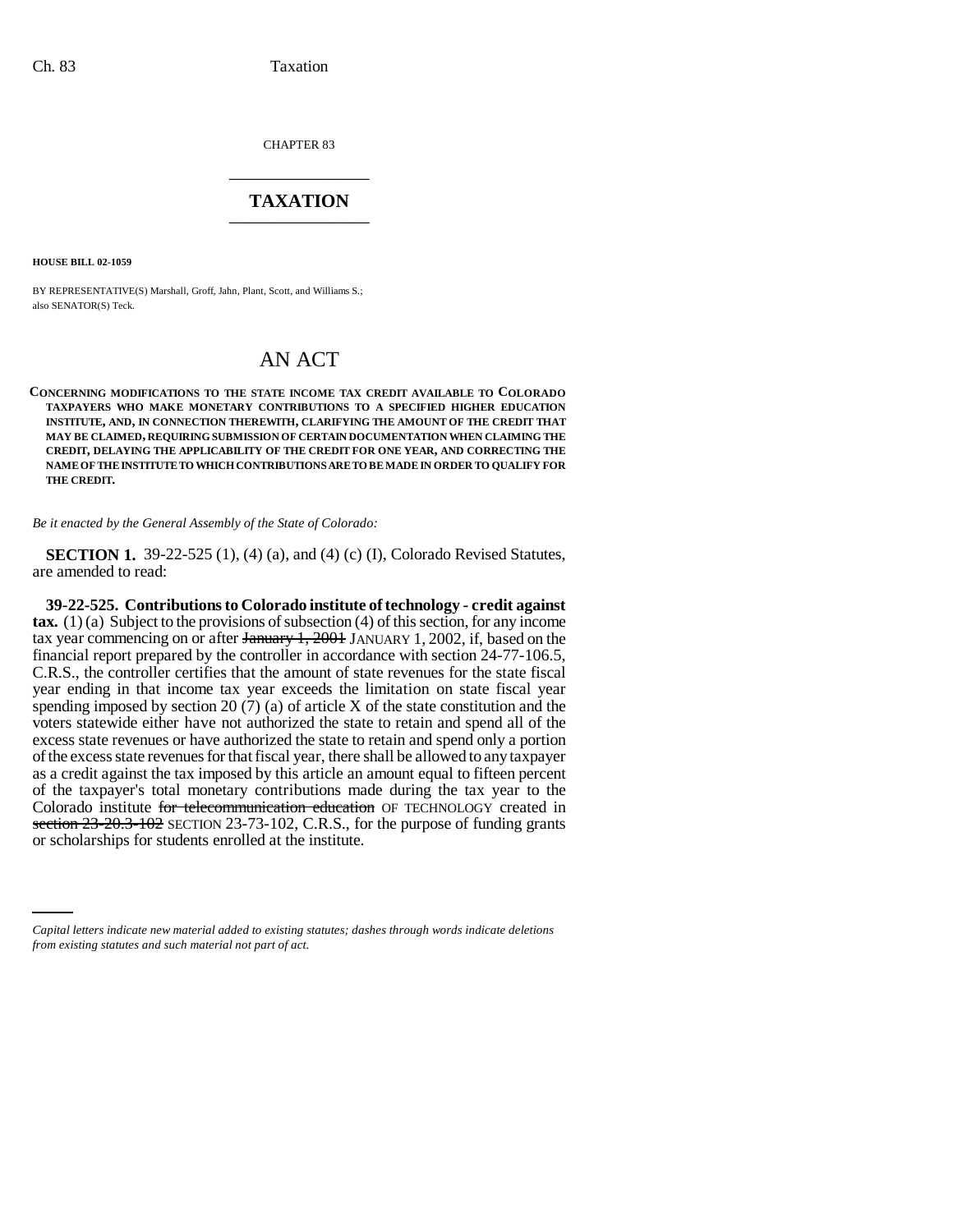Taxation Ch. 83

(b) However NOTWITHSTANDING THE PROVISIONS OF PARAGRAPH (a) OF THIS SUBSECTION  $(1)$ , the amount of the credit allowed THAT MAY BE CLAIMED BY ANY TAXPAYER pursuant to this section for any income tax year shall not exceed ten thousand dollars THE FOLLOWING AMOUNTS:

(I) FOR TWO MARRIED INDIVIDUALS FILING SEPARATE FEDERAL INCOME TAX RETURNS, FIVE THOUSAND DOLLARS PER INDIVIDUAL PER INCOME TAX YEAR;

(II) FOR AN INDIVIDUAL FILING A SINGLE FEDERAL INCOME TAX RETURN, FOR TWO INDIVIDUALS FILING A JOINT FEDERAL INCOME TAX RETURN, AND FOR A SINGLE CORPORATION SUBJECT TO THE PROVISIONS OF PART 3 OF THIS ARTICLE, TEN THOUSAND DOLLARS PER INCOME TAX YEAR;

(III) FOR A CONTROLLED GROUP OF CORPORATIONS, AS DEFINED IN 26 U.S.C. SEC. 1563 (a), TEN THOUSAND DOLLARS FOR THE ENTIRE AFFILIATED GROUP PER INCOME TAX YEAR;

(IV) FOR QUALIFIED SUBCHAPTER S CORPORATIONS AND SUBSIDIARIES OF SAID CORPORATIONS, AND FOR ALL LIMITED LIABILITY COMPANIES RELATED BY AT LEAST EIGHTY PERCENT OWNERSHIP, TEN THOUSAND DOLLARS FOR ALL SUCH RELATED CORPORATIONS OR COMPANIES PER INCOME TAX YEAR; AND

(V) FOR ALL ENTITIES ELECTING PASS-THROUGH ENTITY STATUS FOR FEDERAL INCOME TAX PURPOSES, TEN THOUSAND DOLLARS PER INCOME TAX YEAR FOR EACH ENTITY THAT PASSES THE CREDIT THROUGH TO A PARTNER OR SHAREHOLDER SUBJECT TO INCOME TAX, AND THE AMOUNT OF THE CREDIT ALLOWED PURSUANT TO THIS SECTION SHALL BE ALLOCATED TO THE ENTITY'S PARTNERS OR SHAREHOLDERS IN PROPORTION TO THE PARTNERS' OR SHAREHOLDERS' DISTRIBUTIVE SHARES OF INCOME FROM SUCH ENTITY.

(c) THE COLORADO INSTITUTE OF TECHNOLOGY CREATED IN SECTION 23-73-102, C.R.S., SHALL ISSUE A CERTIFICATE TO ANY TAXPAYER WHO MAKES A CONTRIBUTION FOR THE INSTITUTE SHOWING THE AMOUNT OF THE CONTRIBUTION AND SHALL PROVIDE A LIST OF ALL CERTIFICATIONS ISSUED TO TAXPAYERS, INCLUDING THE AMOUNT OF THE CONTRIBUTION BY THE TAXPAYER, TO THE DEPARTMENT OF REVENUE MONTHLY ON THE FIRST DAY OF THE MONTH FOLLOWING THE ISSUANCE OF THE CERTIFICATION. ANY TAXPAYER CLAIMING THE CREDIT AUTHORIZED BY THIS SECTION SHALL SUBMIT THE CERTIFICATE ISSUED BY THE INSTITUTE TO THE DEPARTMENT WITH THE TAXPAYER'S INCOME TAX RETURN.

 $(4)$  (a) If, based on the financial report prepared by the controller in accordance with section 24-77-106.5, C.R.S., the controller certifies that the amount of state revenues for the state fiscal year commencing on July 1, 2000, exceeds the limitation on state fiscal year spending imposed by section  $20(7)$  (a) of article X of the state constitution for that fiscal year by less than three hundred fifty million dollars, then the credit authorized by subsection (1) of this section shall not be allowed for the income tax year commencing on January 1, 2001.

(c) (I) No later than October 1 of any given calendar year commencing on or after January 1, 2001 JANUARY 1, 2002, the executive director of the department of revenue shall annually adjust the dollar amount specified in paragraph (b) of this